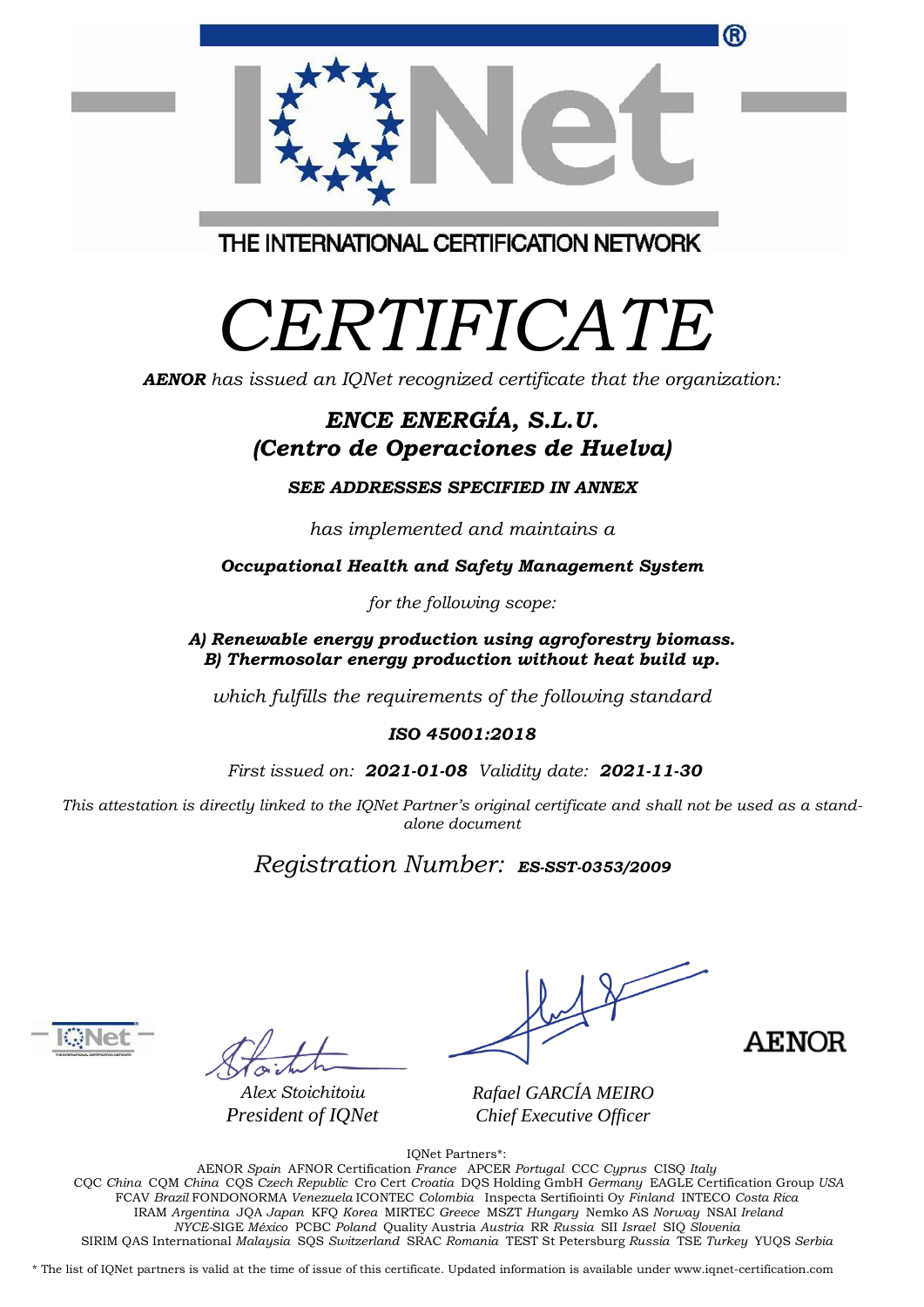|                                         | ® |
|-----------------------------------------|---|
|                                         |   |
| THE INTERNATIONAL CERTIFICATION NETWORK |   |

## *Annex to IQNet Certificate Number ES-SST-0353/2009 ENCE ENERGÍA, S.L.U. (Centro de Operaciones de Huelva)*

**ENCE ENERGÍA, S.L.U. A) Sede Central y Centro de Operaciones de Huelva Carretera A-5000, KM. 7,5 21007 - HUELVA**

**ENCE ENERGÍA EXTREMADURA, S.L.U. A) CTRA NACIONAL 630, P.K. 631, PARCELA 168, POLÍGONO 48. 06800 - MÉRIDA (BADAJOZ)**

**ENCE ENERGÍA TERMOLLANO, S.A. B) CR 504 PK 25. 13500 - PUERTOLLANO (Ciudad Real)**

**BIOENERGIA SANTAMARIA, S.A. A) Camino VIEJO DE BENAMEJÍ, S/N. 14900 - LUCENA (CÓRDOBA)**

**ENERGÍAS MANCHA ENEMAN, S.A. A) Camino RURAL DEL BAICO, S/N. 13210 - VILLARTA DE SAN JUAN (CIUDAD REAL)**

**ENERGIA DE LA LOMA, S.A. A) CTRA. N-322 KM. 194. 23330 - VILLANUEVA DEL ARZOBISPO (JAÉN)**

|  | First issued on: <b>2021-01-08</b> Validity date: <b>2021-11-30</b><br>This annex is only valid in connection with the <b>above medioned</b> certificate. |  |  |
|--|-----------------------------------------------------------------------------------------------------------------------------------------------------------|--|--|
|  |                                                                                                                                                           |  |  |

*Alex Stoichitoiu President of IQNet* *Rafael GARCÍA MEIRO Chief Executive Officer*

**AENOR** 

IQNet Partners\*:

AENOR *Spain* AFNOR Certification *France* APCER *Portugal* CCC *Cyprus* CISQ *Italy* CQC *China* CQM *China* CQS *Czech Republic* Cro Cert *Croatia* DQS Holding GmbH *Germany* FCAV *Brazil* FONDONORMA *Venezuela* ICONTEC *Colombia* Inspecta Sertifiointi Oy *Finland* INTECO *Costa Rica* IRAM *Argentina* JQA *Japan* KFQ *Korea* MIRTEC *Greece* MSZT *Hungary* Nemko AS *Norway* NSAI *Ireland NYCE-*SIGE *México* PCBC *Poland* Quality Austria *Austria* RR *Russia* SII *Israel* SIQ *Slovenia* SIRIM QAS International *Malaysia* SQS *Switzerland* SRAC *Romania* TEST St Petersburg *Russia* TSE *Turkey* YUQS *Serbia* IQNet is represented in the USA by: AFNOR Certification, CISQ, DQS Holding GmbH and NSAI Inc.

\* The list of IQNet partners is valid at the time of issue of this certificate. Updated information is available under www.iqnet-certification.com